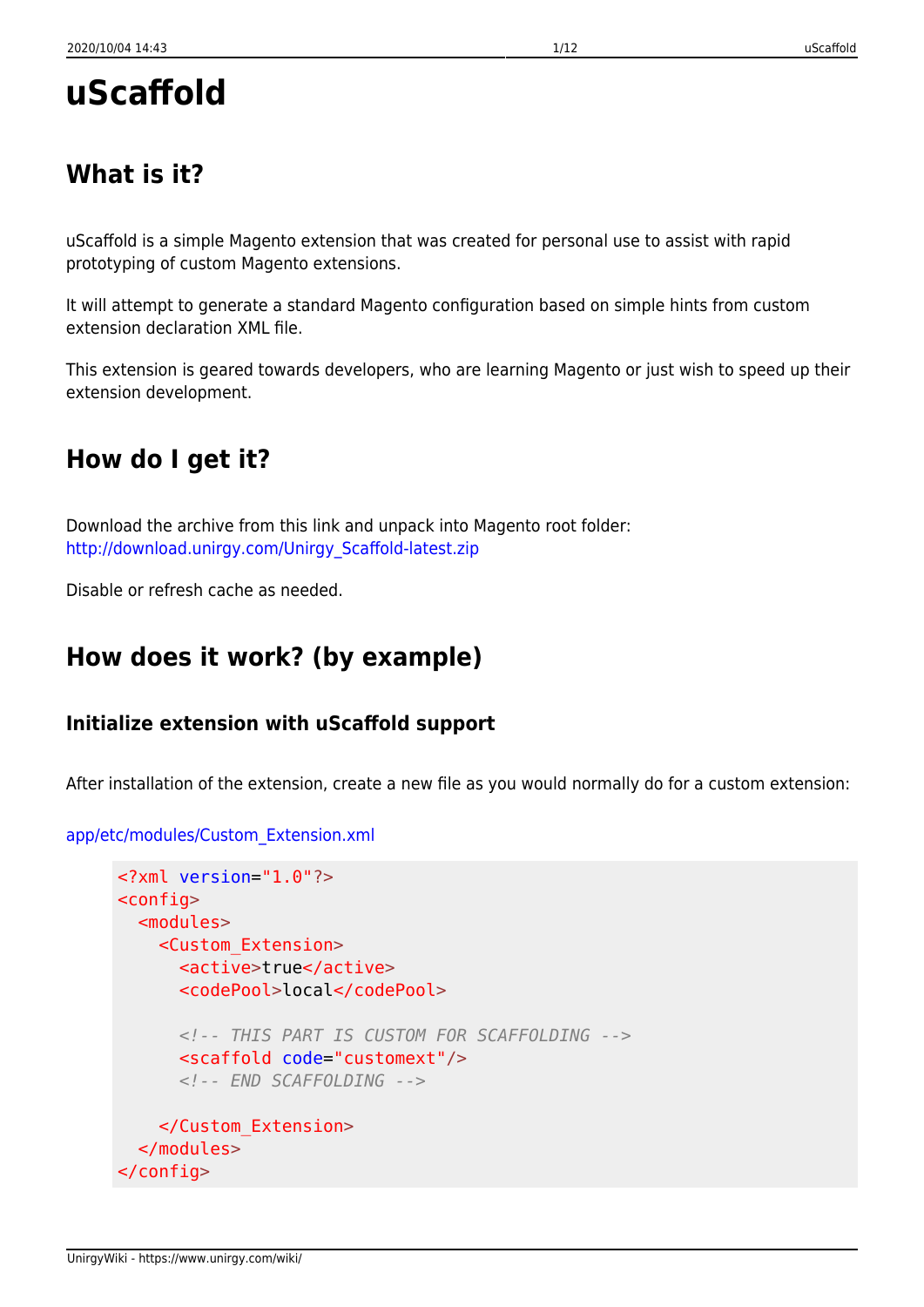After you save, uScaffold will generate basic configuration for the module, which encompasses models, helpers and blocks. Now you can just create PHP files as you usually would do for magento, without worrying about the configuration for them. Take note: You DO NOT need to create app/code/local/Custom/Extension/etc/config.xml.

[app/code/local/Custom/Extension/Model/Test.php](https://www.unirgy.com/wiki/_export/code/uscaffold?codeblock=1)

**<?php class** Custom\_Extension\_Model\_Test **extends** Varien\_Object { }

The models, helpers and blocks are referenced by the code attribute, in this case customext.

```
<?php
$model = Mage::getModel('customext/test');
$helper = Mage::helper('customext');
<layout>
   <default>
     <reference name="content">
       <block type="customext/your_block"/>
     </reference>
   </default>
</layout>
```
If you do not have any special logic for helper, you do not need to create Helper/Data.php file, and still use <?php echo \$this→ ('…') ?> in your blocks.

#### **Working with DB tables**

Your module needs DB tables support? No problem.

```
<?xml version="1.0"?>
...
       <!-- THIS PART IS CUSTOM FOR SCAFFOLDING -->
       <scaffold code="customext">
         <tables>
          <test1/ <test2 table="custom_test"/>
         </tables>
       </scaffold>
       <!-- END SCAFFOLDING -->
```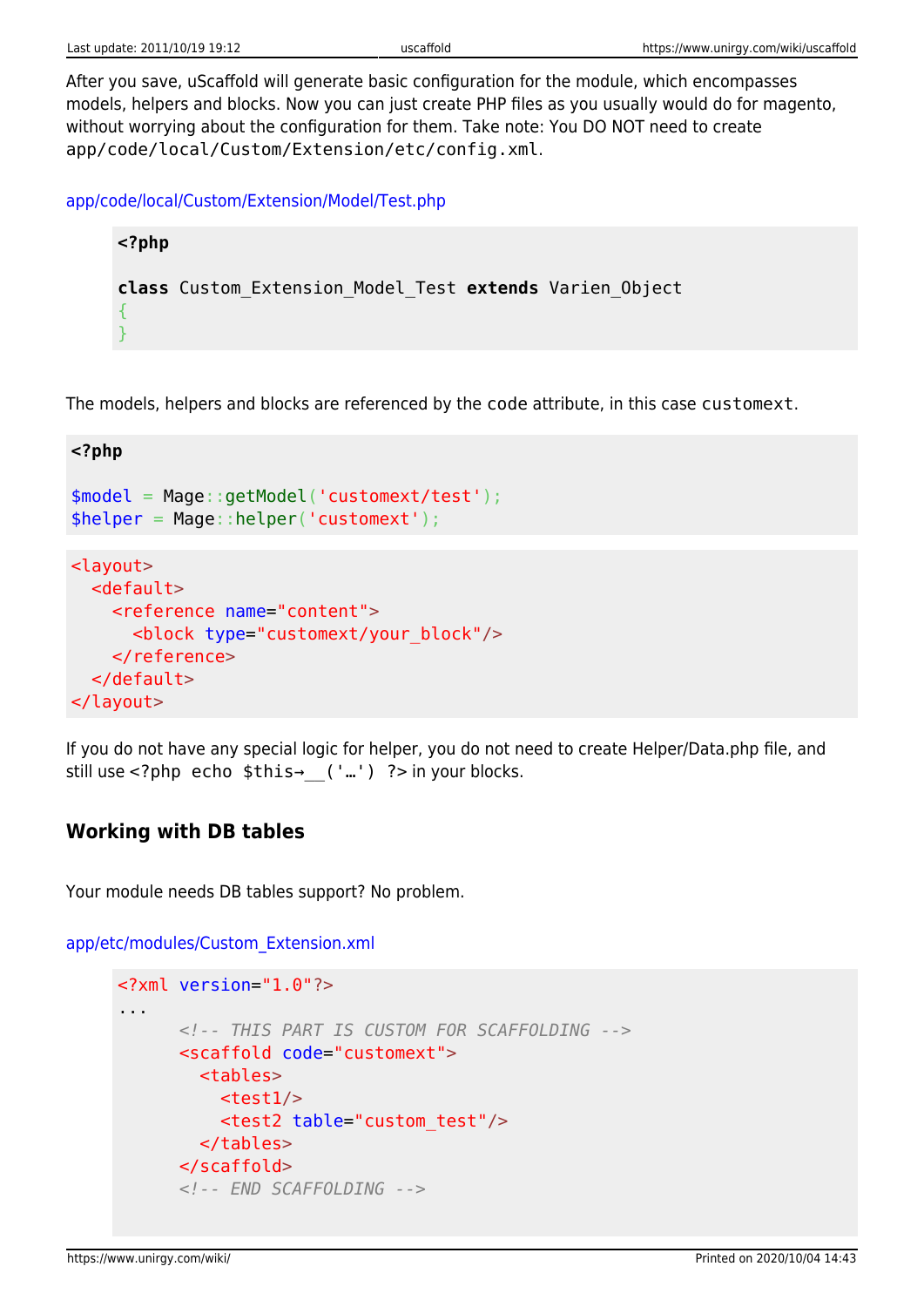...

All the configuration for setup, read and write connections are made automatically, using core DB connections. If table attribute is not specified, the table name will be the same as table entity code (test1).

#### **Event observers**

[app/etc/modules/Custom\\_Extension.xml](https://www.unirgy.com/wiki/_export/code/uscaffold?codeblock=5)

```
...
       <!-- THIS PART IS CUSTOM FOR SCAFFOLDING -->
       <scaffold code="customext">
         <observers>
           <customer_load_after/>
           <sales_order_save_before/>
         </observers>
       </scaffold>
       <!-- END SCAFFOLDING -->
...
```
Doing the above will generate configuration to trigger an observer from your PHP model. All you have to do is to add this file:

[app/code/local/Custom/Extension/Model/Observer.php](https://www.unirgy.com/wiki/_export/code/uscaffold?codeblock=6)

```
<?php
class Custom_Extension_Model_Observer
{
   public function customer_load_after($observer)
   {
   //...
   }
  public function sales order save before($observer)
  \{ //...
   }
}
```
#### **Frontend development**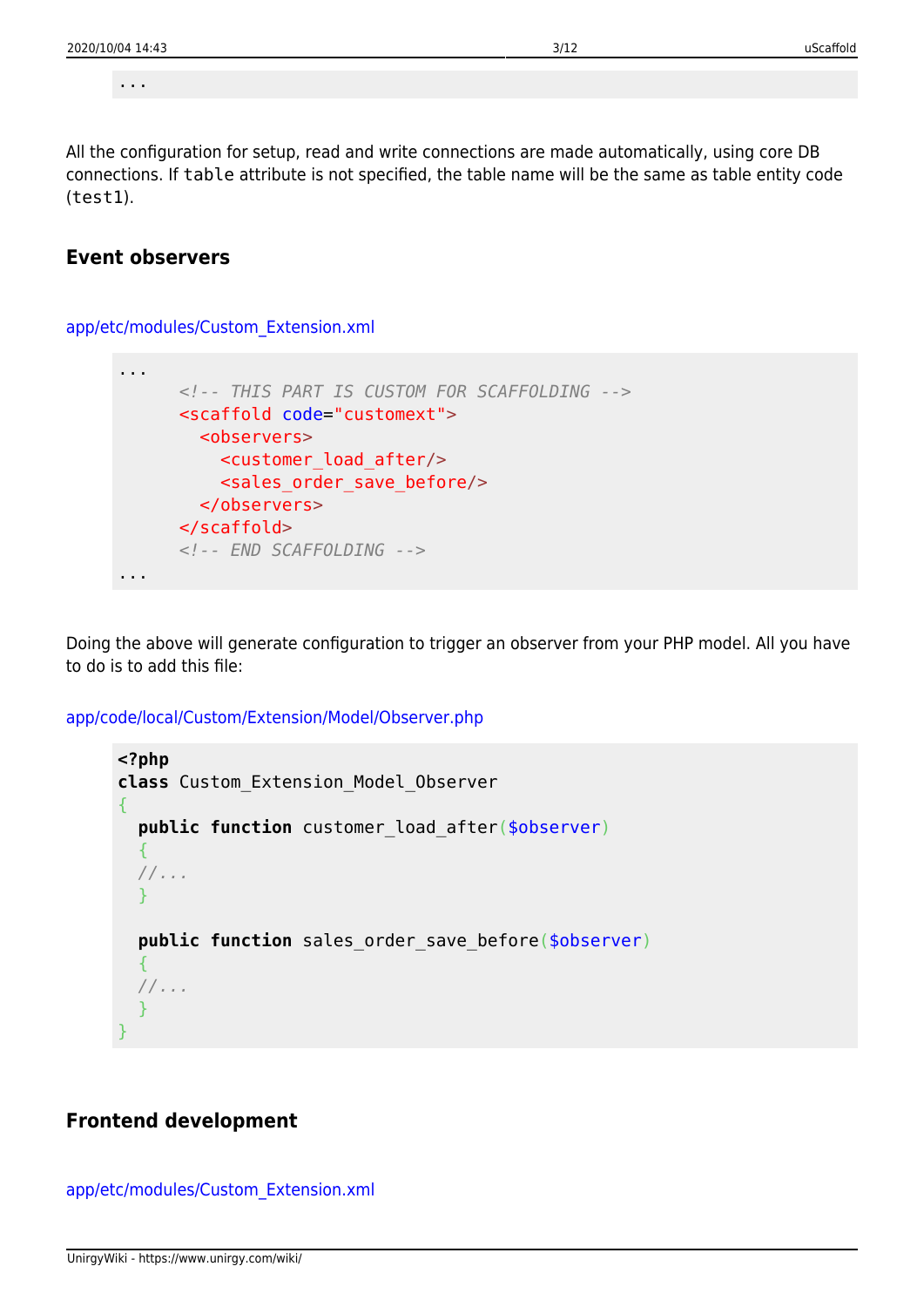```
...
       <!-- THIS PART IS CUSTOM FOR SCAFFOLDING -->
       <scaffold code="customext">
         <frontend/>
       </scaffold>
       <!-- END SCAFFOLDING -->
...
```
BAM! layout updates are loaded from layouts/customext.xml and translations are loaded from Custom\_Extension.csv

Do you need to run controllers for your module?

[app/etc/modules/Custom\\_Extension.xml](https://www.unirgy.com/wiki/_export/code/uscaffold?codeblock=8)



#### Frontend only events?

[app/etc/modules/Custom\\_Extension.xml](https://www.unirgy.com/wiki/_export/code/uscaffold?codeblock=9)

```
...
       <!-- THIS PART IS CUSTOM FOR SCAFFOLDING -->
       <scaffold code="customext">
         <frontend>
           <observers>
             <customer_load_after/>
             <sales_order_save_before/>
           </observers>
         </frontend>
       </scaffold>
       <!-- END SCAFFOLDING -->
...
```
NOTE: frontend specific observer method should start with FRONTEND\_:

```
 public function FRONTEND_customer_load_after($observer)
 {
 //...
```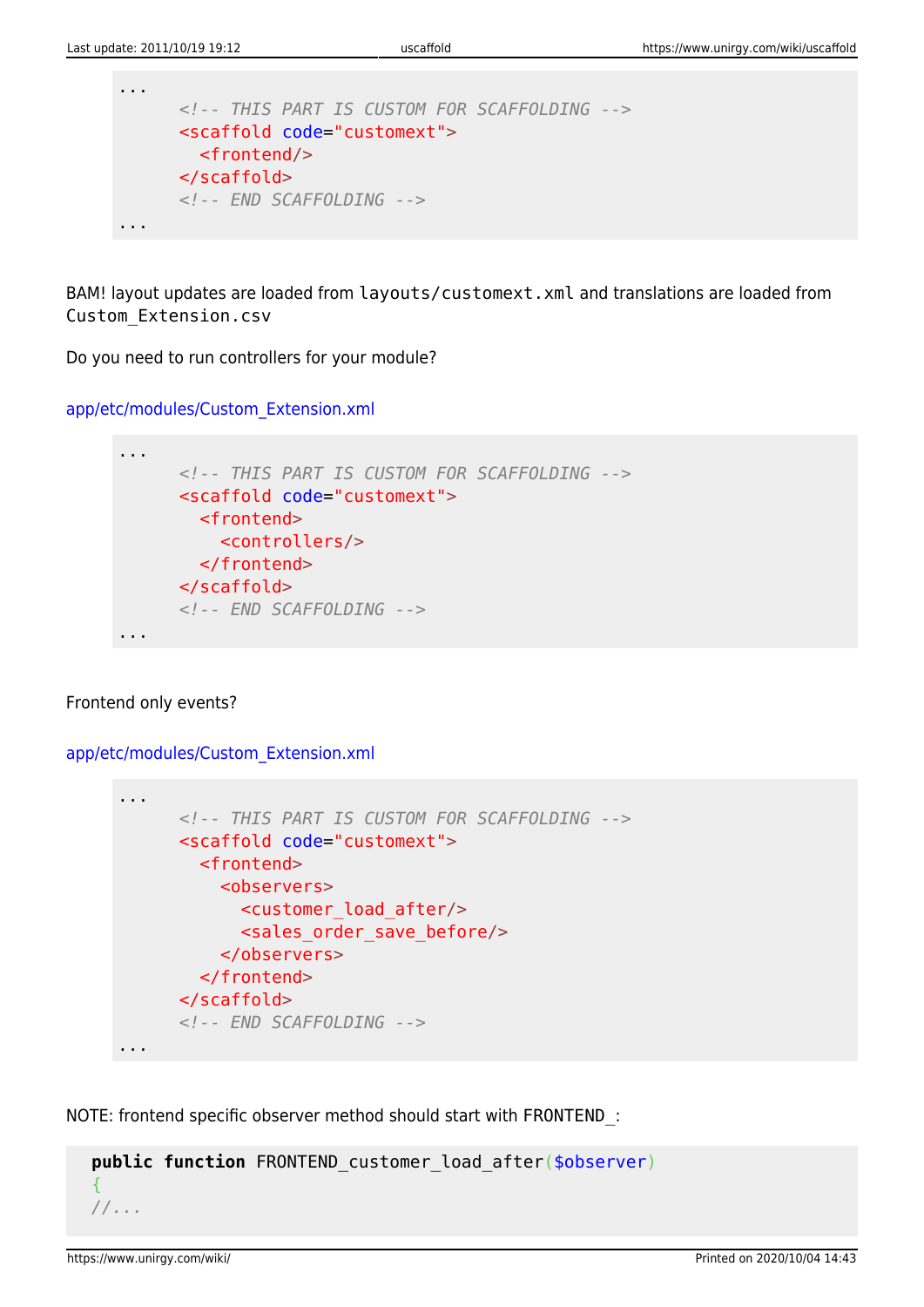}

#### **Admin development**

Similar to frontend:

#### [app/etc/modules/Custom\\_Extension.xml](https://www.unirgy.com/wiki/_export/code/uscaffold?codeblock=11)



NOTE: admin specific observer method should start with ADMIN\_:

```
 public function ADMIN_customer_load_after($observer)
\overline{A} //...
 }
```
But wait, there's more!

```
...
       <!-- THIS PART IS CUSTOM FOR SCAFFOLDING -->
       <scaffold code="customext">
        \leqadminhtml><nav> <system>
                <test title="Test" sort_order="10"
action="sometestadmin/adminhtml_test/index"/>
              </system>
          \langlenav> <config>
              <test title="Test"/>
           </config>
         </adminhtml>
       </scaffold>
```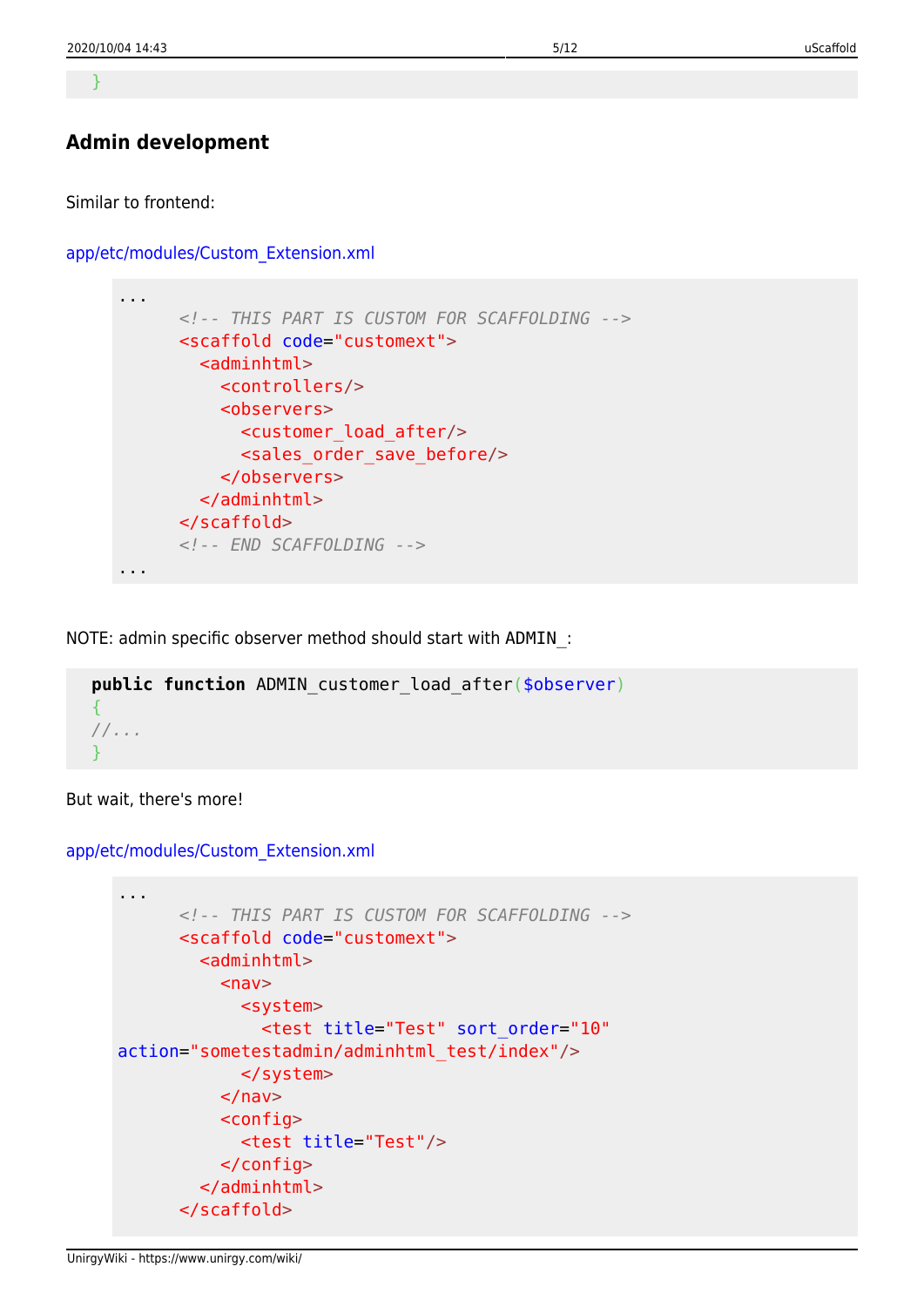```
 <!-- END SCAFFOLDING -->
...
```
The code above will create admin menu entry and related ACL entry.

# **Moving from scaffolding to production**

The uScaffold is not made for the production deployment, and as such is not recommended to be bundled with your extensions. To retrieve automatically generated configuration, add output attribute to your scaffold declaration:

[app/etc/modules/Custom\\_Extension.xml](https://www.unirgy.com/wiki/_export/code/uscaffold?codeblock=14)

```
...
       <!-- THIS PART IS CUSTOM FOR SCAFFOLDING -->
       <scaffold code="customext" output="true">
         <!-- ... -->
       </scaffold>
       <!-- END SCAFFOLDING -->
...
```
Refresh the page and you'll find var/uscaffold/Custom\_Extension/config.xml file, containing the full Magento config file.

Just copy it to app/code/local/Custom/Extension/etc/config.xml, and you're ready for production!

### **Wishlist**

- etc/system.xml scaffolding
- Automatic emulation of basic model classes (Model/\*, Model/Mysql4/\*, Model/Mysql4/Collection/\*)

# **FAQ**

#### **Why the method names for event observers are not in Zend convention?**

In my personal experience it is much easier to maintain event observers and method names when they're the same. Usually they're in 1-to-1 relationship and making them different names only adds to complexity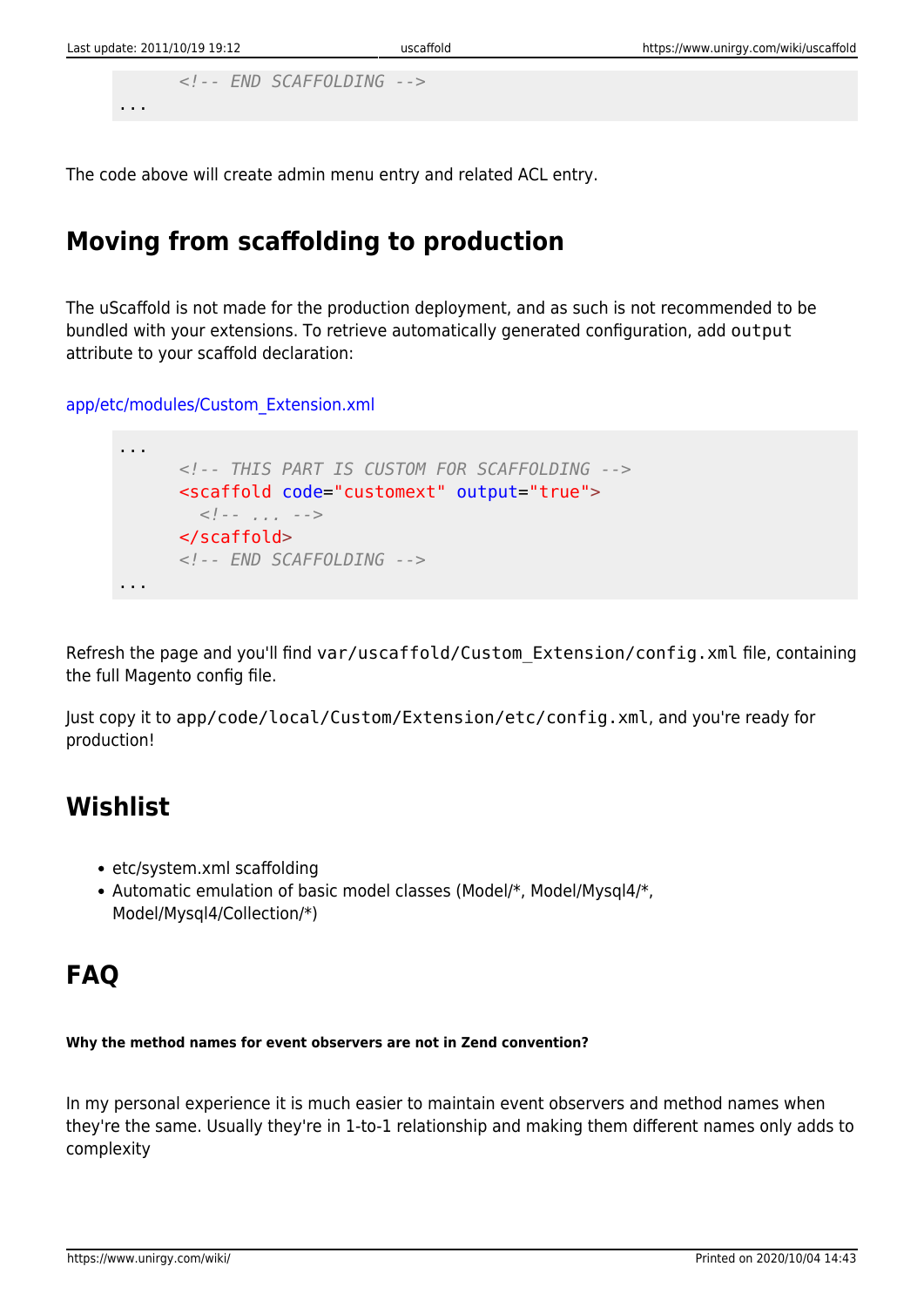There are still many stores that run Magento 1.3.x, where admin router modules are not available. I was trying to make the scaffold as compatible as possible. Most probably, in future versions it will be replaced with admin router modules or added as a configuration option.

# **Example uScaffold configuration vs full Magento configuration**

#### **uScaffold configuration**

```
<?xml version="1.0"?>
<config>
     <modules>
         <Custom_Extension>
              <active>true</active>
              <codePool>local</codePool>
              <scaffold code="customext" output="true">
                  <tables>
                       <test table="sometest_test"/>
                  </tables>
                  <frontend>
                       <controllers/>
                      <observers>
                           <checkout_cart_add/>
                       </observers>
                  </frontend>
                 \leqadminhtml>
                       <controllers/>
                      <sub>nav</sub></sub>
                           <system>
                                <test title="Test" sort_order="10"
action="sometestadmin/adminhtml_test/index"/>
                           </system>
                      </nav><config>
                           <test title="Test"/>
                       </config>
                  </adminhtml>
                  <observers>
                       <customer_load_after/>
                      <sales order save before/>
                  </observers>
              </scaffold>
```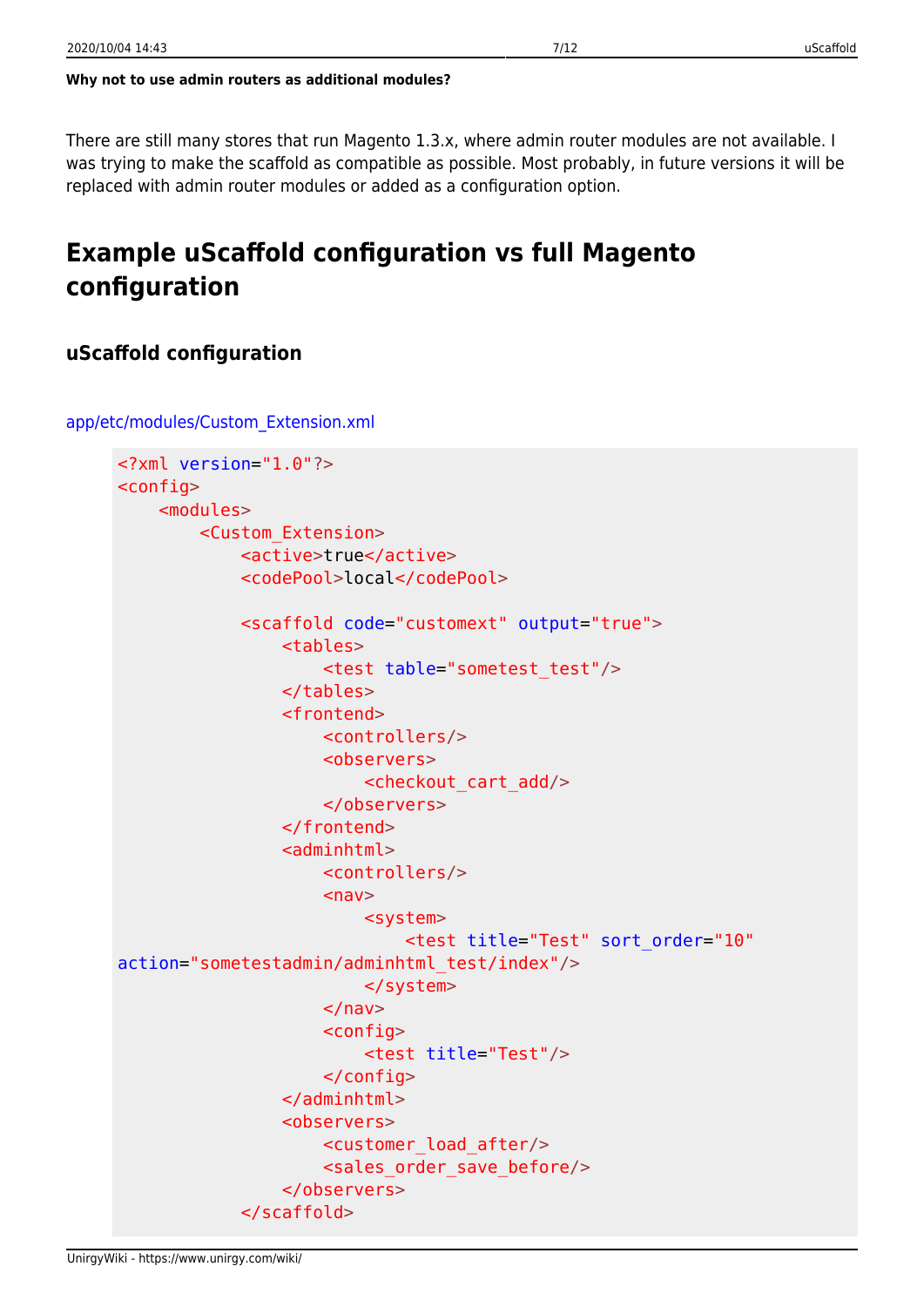```
 </Custom_Extension>
     </modules>
</config>
```
[var/uscaffold/Custom\\_Extension/config.xml](https://www.unirgy.com/wiki/_export/code/uscaffold?codeblock=16)

### **Automatically generated full Magento configuration**

```
<?xml version="1.0"?>
<config>
    <global>
       <models>
          <customext>
              <class>Custom_Extension_Model</class>
              <resourceModel>customext_mysql4</resourceModel>
          </customext>
          <customext_mysql4>
              <class>Custom_Extension_Model_Mysql4</class>
              <entities>
                 <test>
                    <table>sometest_test</table>
                 </test>
              </entities>
          </customext_mysql4>
       </models>
       <helpers>
          <customext>
              <class>Custom_Extension_Helper</class>
              <rewrite>
                <data>Mage Core Helper Data</data>
              </rewrite>
          </customext>
       </helpers>
       <blocks>
          <customext>
              <class>Custom_Extension_Block</class>
          </customext>
       </blocks>
       <resources>
          <customext_setup>
             <setup>
                 <module>Custom_Extension</module>
              </setup>
              <connection>
                 <use>core_setup</use>
              </connection>
          </customext_setup>
```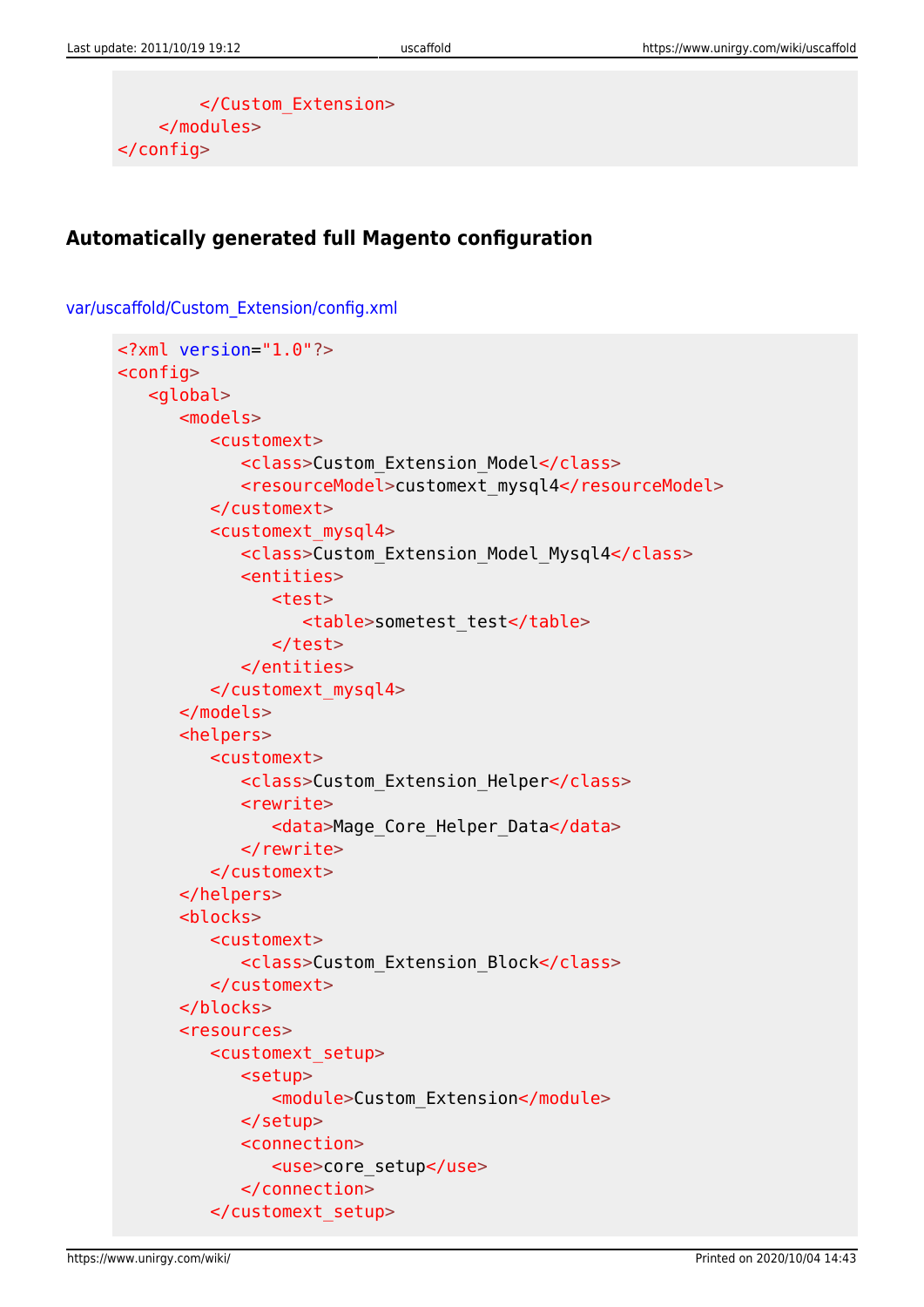<customext\_write> <connection> <use>core\_write</use> </connection> </customext\_write> <customext\_read> <connection> <use>core\_read</use> </connection> </customext\_read> </resources> <events> <customer\_load\_after> <observers> <customext> <type>singleton</type> <model>customext/observer</model> <method>customer\_load\_after</method> </customext> </observers> </customer\_load\_after> <sales\_order\_save\_before> <observers> <customext> <type>singleton</type> <model>customext/observer</model> <method>sales order save before</method> </customext> </observers> </sales\_order\_save\_before> </events> </global> <frontend> <layout> <updates> <customext> <file>customext.xml</ file> </customext> </updates> </layout> <translate> <modules> <Custom\_Extension> <files> <default>Custom\_Extension.csv</default> </files> </Custom\_Extension> </modules> </translate> <routers> <customext>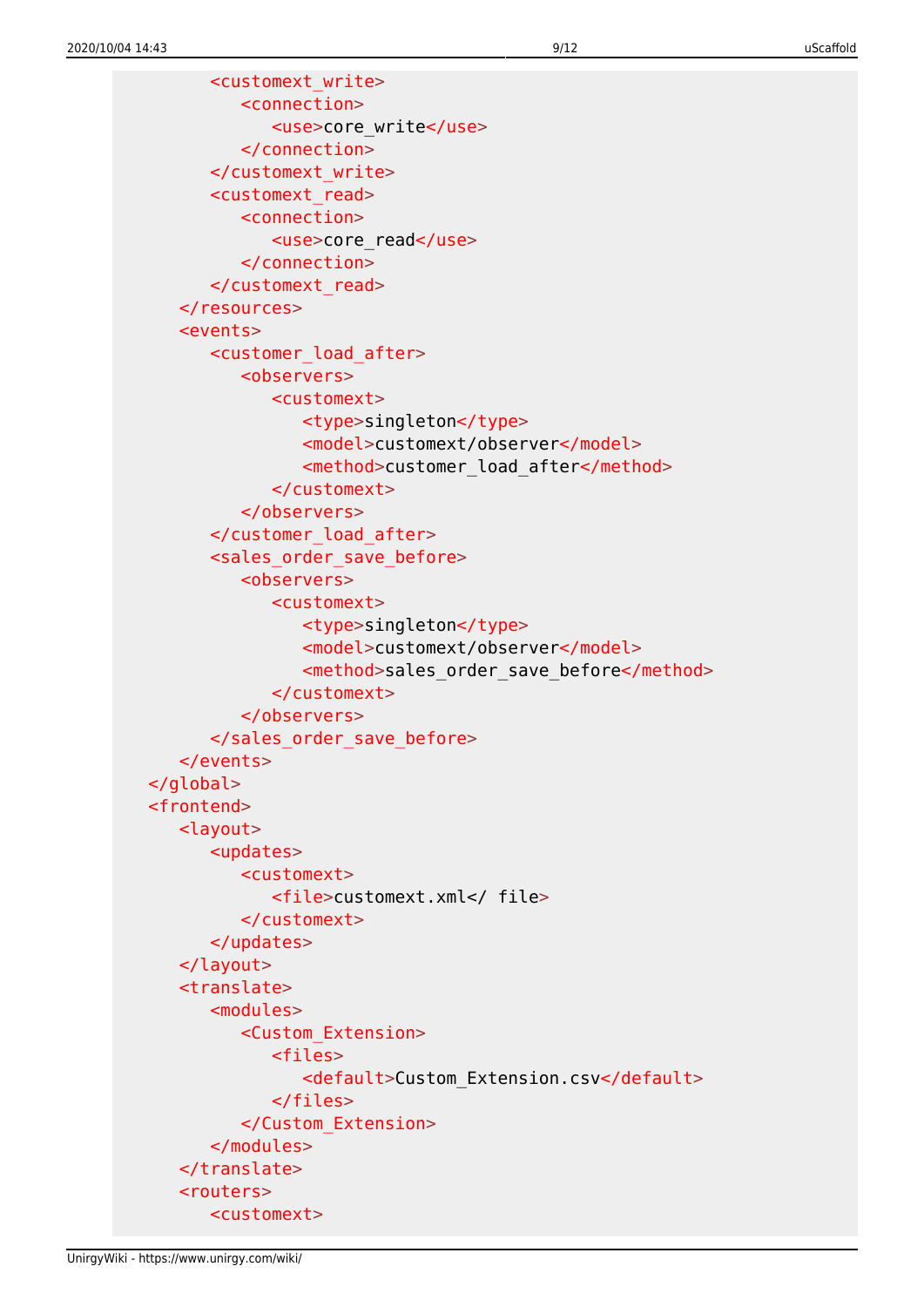```
 <use>standard</use>
          <sub>args</sub></sub>
               <module>Custom_Extension</module>
               <frontName>customext</frontName>
           </args>
        </customext>
    </routers>
    <events>
        <checkout_cart_add>
           <observers>
               <customext>
                  <type>singleton</type>
                  <model>customext/observer</model>
                 <method>checkout cart add</method>
               </customext>
           </observers>
        </checkout_cart_add>
    </events>
 </frontend>
<adminhtml>
    <layout>
        <updates>
           <customext>
               <file>customext.xml</ file>
           </customext>
        </updates>
    </layout>
    <translate>
        <modules>
           <Custom_Extension>
               <files>
                  <default>Custom_Extension.csv</default>
               </files>
           </Custom_Extension>
        </modules>
    </translate>
   <sub>menu</sub></sub>
       <system>
           <children>
               <test>
                 <title>Test</title>
                 <sort_order>10</sort_order>
                  <action>sometestadmin/adminhtml_test/index</action>
                  <children/>
               </test>
           </children>
        </system>
    </menu>
   <sub>ac</sub>l<sub>></sub></sub>
        <resources>
          <admin>
```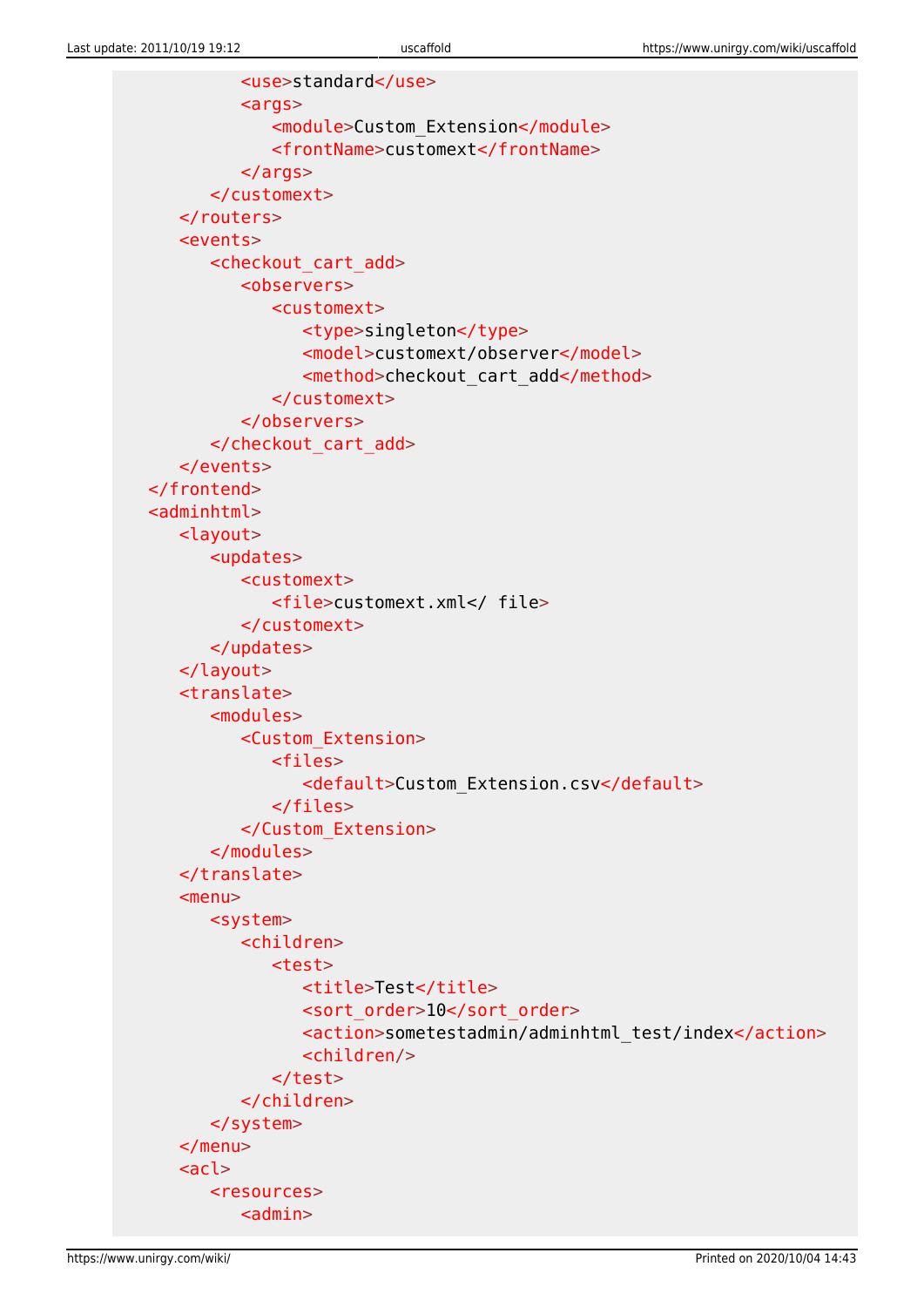<children> <system> <children> <test> <title>Test</title> <sort\_order>10</sort\_order> <children/> </test> <config> <children> <test> <title>Test</title> </test> </children> </config> </children> </system> </children> </admin> </resources> </acl> </adminhtml>  $\alpha$  <admin  $>$  <routers> <customextadmin> <use>admin</use>  $\alpha$ rgs> <module>Custom\_Extension</module> <frontName>customextadmin</frontName> </args> </customextadmin> </routers> </admin> </config>

# **CHANGELOG**

# **0.6.0**

- Fixed copy/pasta mistake in declaring admin routers
- Fixed declaring mysql4 models
- Fixed typo in helpers declaration
- Added configuration ACL entries